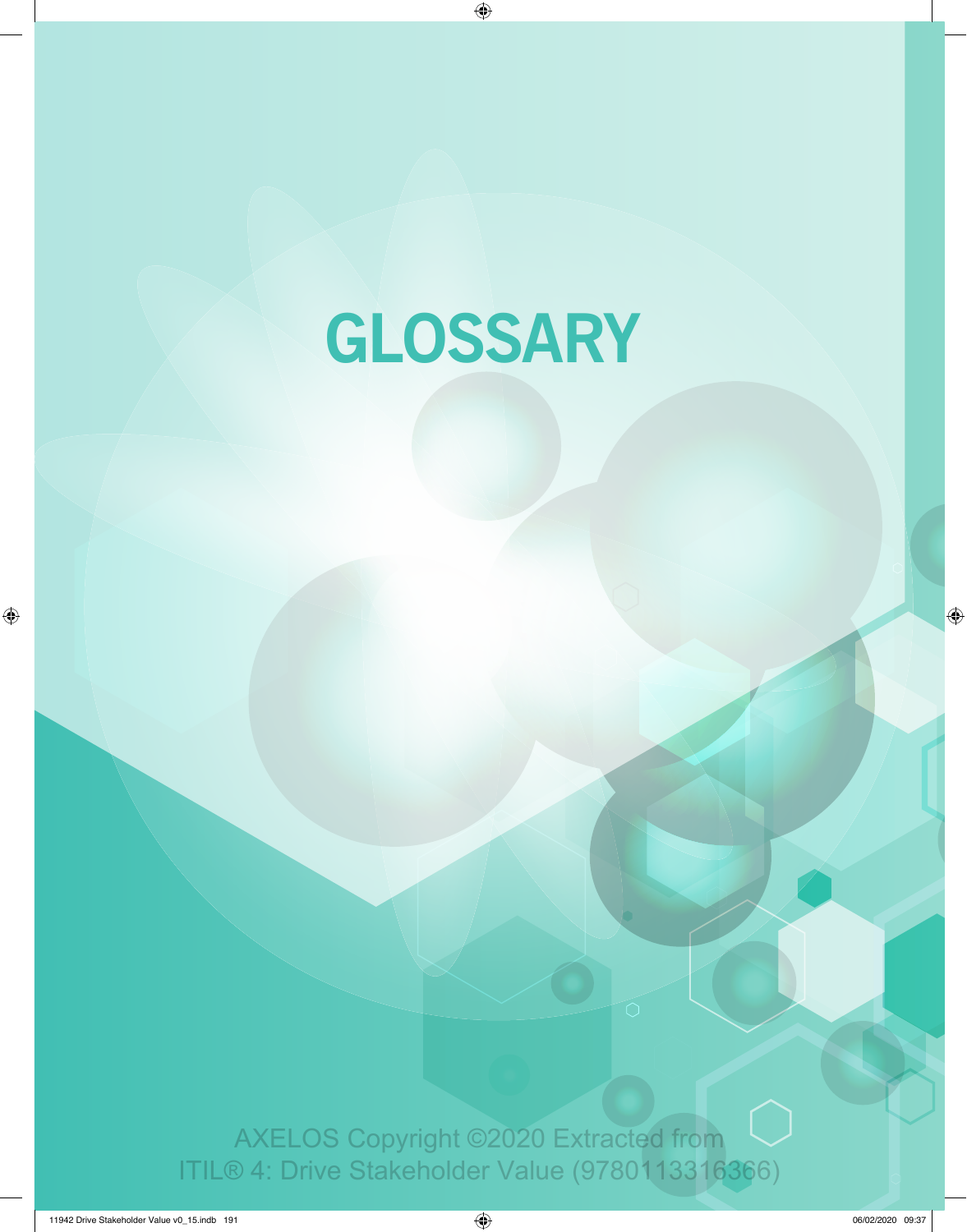## adaptive system

A system in which the behaviour of agents changes and they self-organize in response to events.

## AIOps

The application of machine learning and big data to IT operations to receive continuous insights which provide continuous fixes and improvements via automation. Also referred to as 'artificial intelligence for IT operations' or 'algorithmic IT operations'.

## artificial intelligence

Highly advanced automation that demonstrates capabilities of general reasoning, learning, and human-like intelligence; a branch of computer science and engineering focused on simulating intelligent behaviour in computer systems.

## band of visibility

Activities and resources within a service relationship that are visible to both the service provider and the service consumer.

## big data

The use of very large volumes of structured and unstructured data from a variety of sources to gain new insights.

## blockchain

An open, distributed ledger that can record transactions between two parties efficiently and in a verifiable and permanent way.

## business analysis

The practice of analysing a business or some element of a business, defining its needs and recommending solutions to address these needs and/or solve a business problem, and create value for stakeholders. Business analysis enables an organization to communicate its needs in a meaningful way, express the rationale for change, and design and describe solutions that enable value creation in alignment with the organization's objectives.

#### business case

A justification for the expenditure of organizational resources, providing information about costs, benefits, options, risks, and issues.

#### collaboration

Working with others to achieve common shared goals.

#### complex system

A system in which agents' interactions are dynamic and often unpredictable.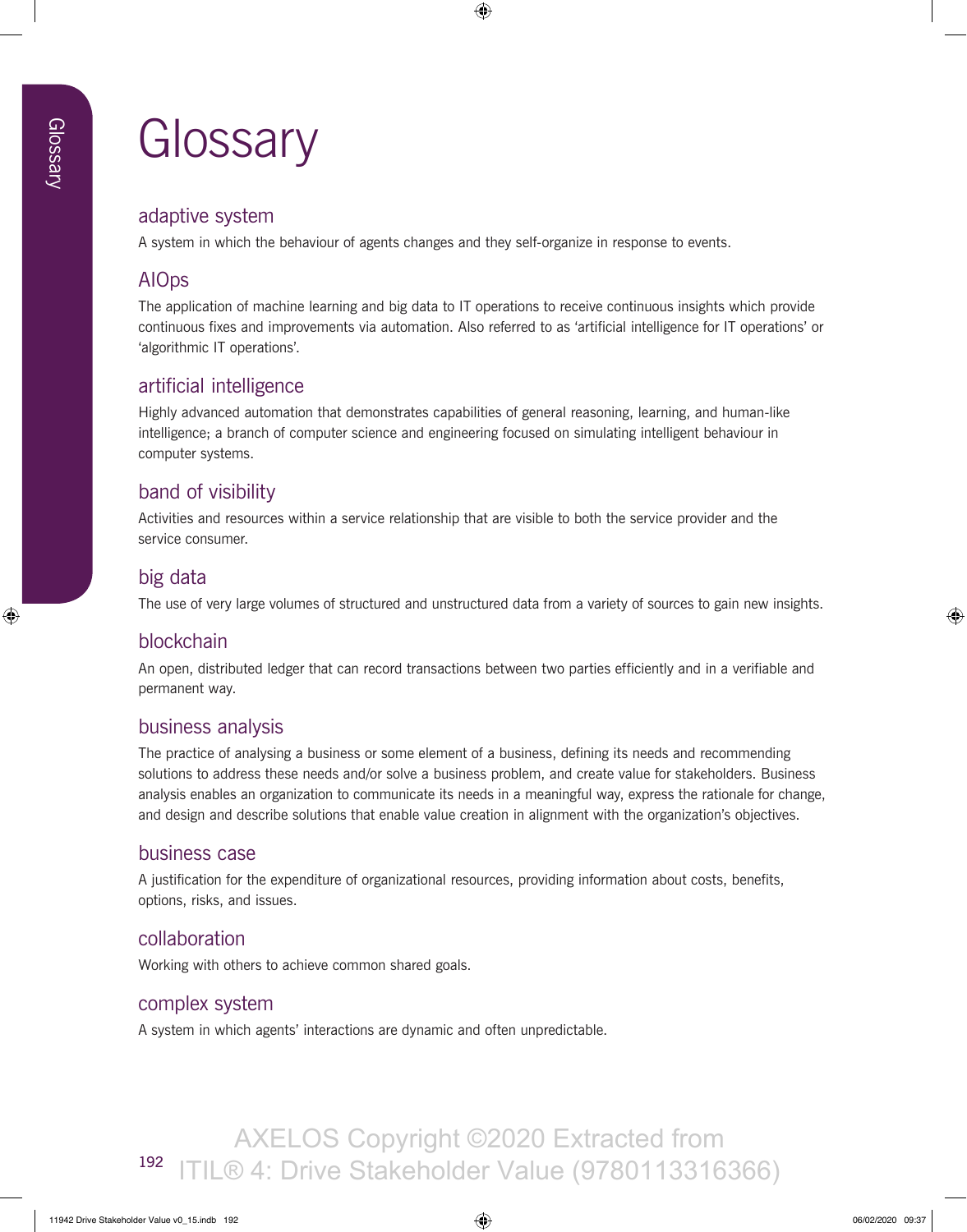## complexity thinking

A systems thinking approach based on the recognition and understanding of the various levels of complexity inherent in the systems and the context in which they operate.

#### compliance

Both the act and result of ensuring that a standard or set of guidelines is followed, or that proper, consistent accounting or other practices are being employed.

#### continuous delivery

An approach to software development in which software can be released to production at any time. Frequent deployments are possible, but deployment decisions are taken case by case, usually because organizations prefer a slower rate of deployment.

#### continuous deployment

An approach to software development in which changes go through the pipeline and are automatically put into the production environment, enabling multiple production deployments per day. Continuous deployment relies on continuous delivery.

#### continuous integration

An approach to integrating, building, and testing code within the software development environment.

#### control

The means of managing a risk, ensuring that a business objective is achieved, or that a process is followed.

#### cooperation

Working with others to achieve your own goals.

#### cultural fit

The ability of an employee or a team to work comfortably in an environment that corresponds with their own beliefs, values, and needs.

#### culture

A set of values that is shared by a group of people, including expectations about how people should behave and their ideas, beliefs, and practices.

#### customer experience (CX)

The sum of functional and emotional interactions with a service and service provider as perceived by a customer.

#### customer journey

The complete end-to-end experience that service customers have with one or more service providers and/or their products through touchpoints and service interactions.

#### customer orientation

An approach to sales and customer relations in which staff focus on helping customers to meet their long-term needs and wants.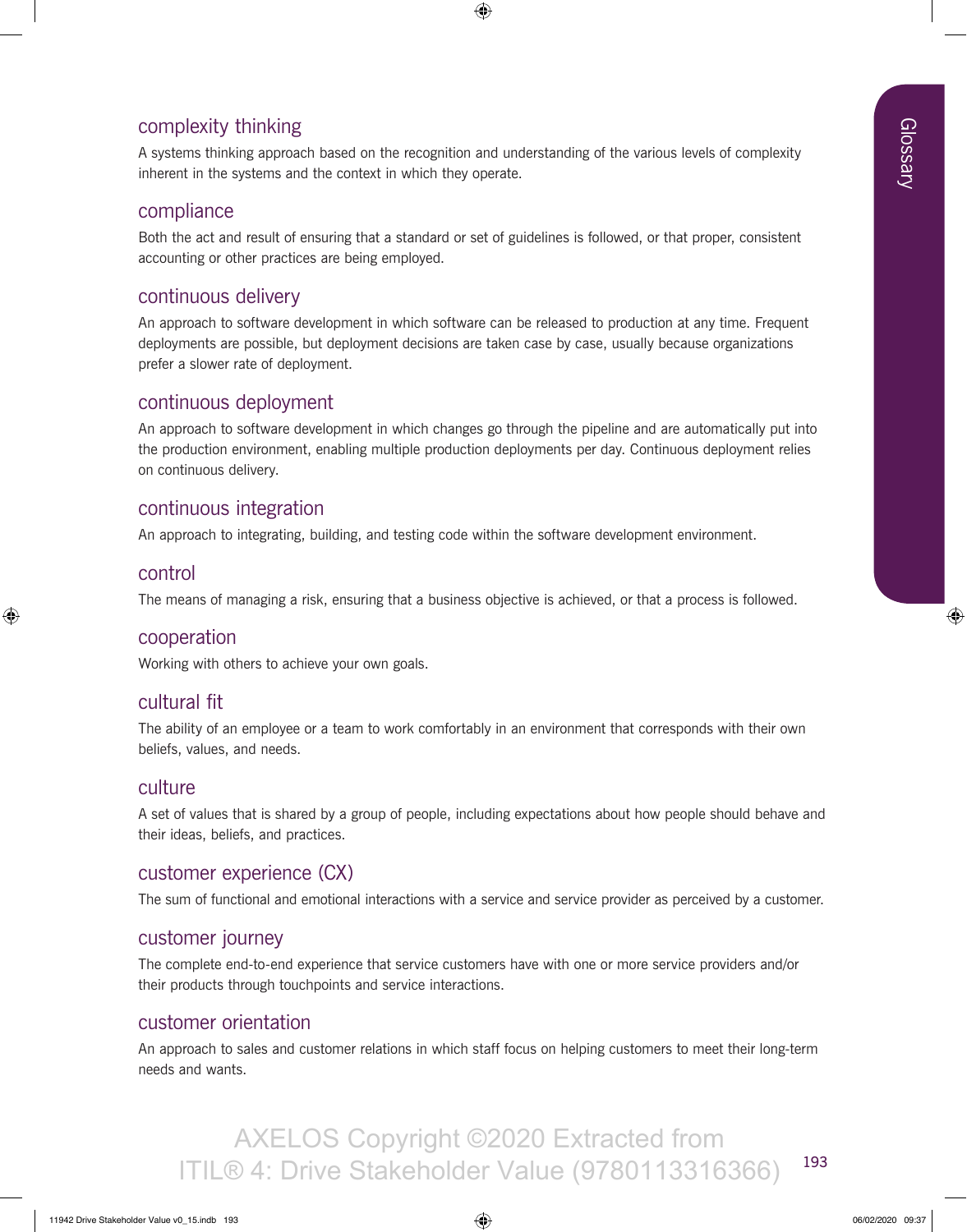#### cycle time

The amount of time required to complete a discrete unit of work, converting inputs into outputs.

#### data

Information that has been translated into a form that is efficient for movement or processing.

#### design thinking

A practical and human-centred approach used by product and service designers to solve complex problems and find practical and creative solutions that meet the needs of an organization and its customers.

## digital transformation

The use of digital technology to enable a significant improvement in the realization of an organization's objectives that could not feasibly have been achieved by non-digital means.

#### double-loop learning

A form of learning that takes place when examining the purpose and function of work being done, without taking the existing organizational structure for granted. Also known as 'reframing'.

## early-life support (ELS)

A period of time associated with the release of service components to users, when additional resources are allocated to user support and service operations. Early-life support can also be applied to the onboarding or offboarding of users from a service.

#### emotional intelligence

The ability to understand the way people feel and react, and to use this skill to make good judgements and to avoid or solve conflicts.

#### epic

A high-level definition of a requirement that has not yet been sufficiently refined or understood. Eventually an epic will be refined or broken down into several user stories and requirements.

#### gap analysis

An activity that compares two sets of data and identifies the differences; for example, comparing a set of requirements with the actual delivery, or the current state of an organization with a target future state.

#### governance

The means by which an organization is directed and controlled.

#### improvement

A deliberately introduced change that results in increased value for one or more stakeholders.

#### indicator

A metric that is used to assess and manage something.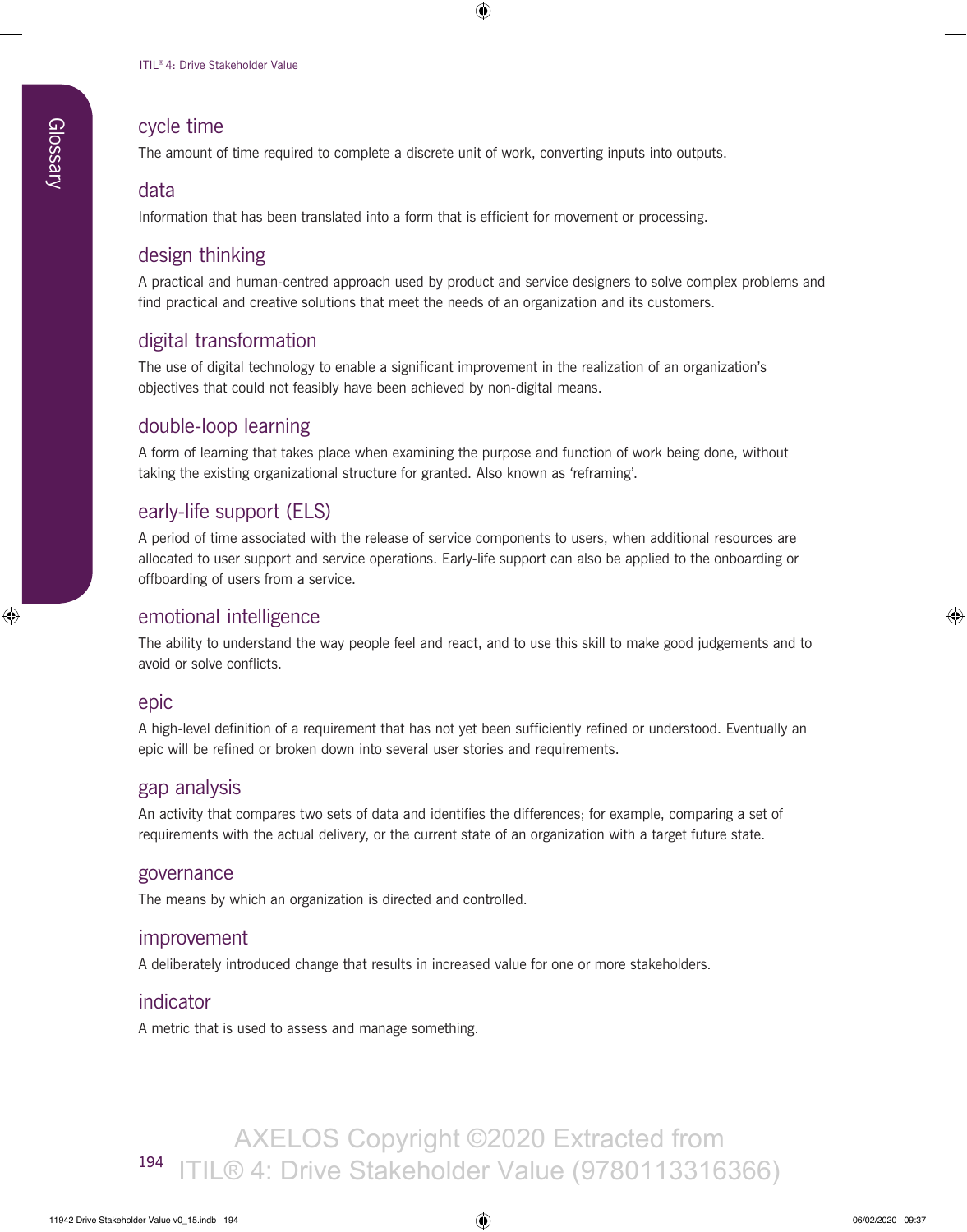## integration of duties

Having a task that is prone to fraud or error performed by one person because other controls have been applied. This serves as an alternative to separation (or segregation) of duties.

## intelligent disobedience

Deliberately disobeying or disregarding rules in order to avoid a dangerous situation, or 'doing the right thing'.

## ITIL continual improvement model

A model which provides organizations with a structured approach to implementing improvements.

## ITIL guiding principles

Recommendations that can guide an organization in all circumstances, regardless of changes in its goals, strategies, type of work, or management structure.

## ITIL service value chain

An operating model for service providers that covers all the key activities required to effectively manage products and services.

## ITIL service value chain activity

A step of the value chain that an organization takes in the creation of value.

## Kanban

A method for visualizing work, identifying potential blockages and resource conflicts, and managing work in progress.

## lead time

The time taken to complete the execution of a process, usually measured from a specific perspective (e.g. that of the customer).

## Lean culture

A work environment where trust, respect, curiosity, enquiry, playfulness, and intensity all co-exist to support learning and discovery.

#### machine learning

An applied form of artificial intelligence, based on the principle of systems responding to data, and adapting their actions and outputs as they are continually exposed to more of it.

#### management

Coordinated activities to define, control, supervise, and improve something.

#### measurement

A means of decreasing uncertainty based on one or more observations that are expressed in quantifiable units.

## mental model

An explanation of someone's understanding of how something works in the surrounding world.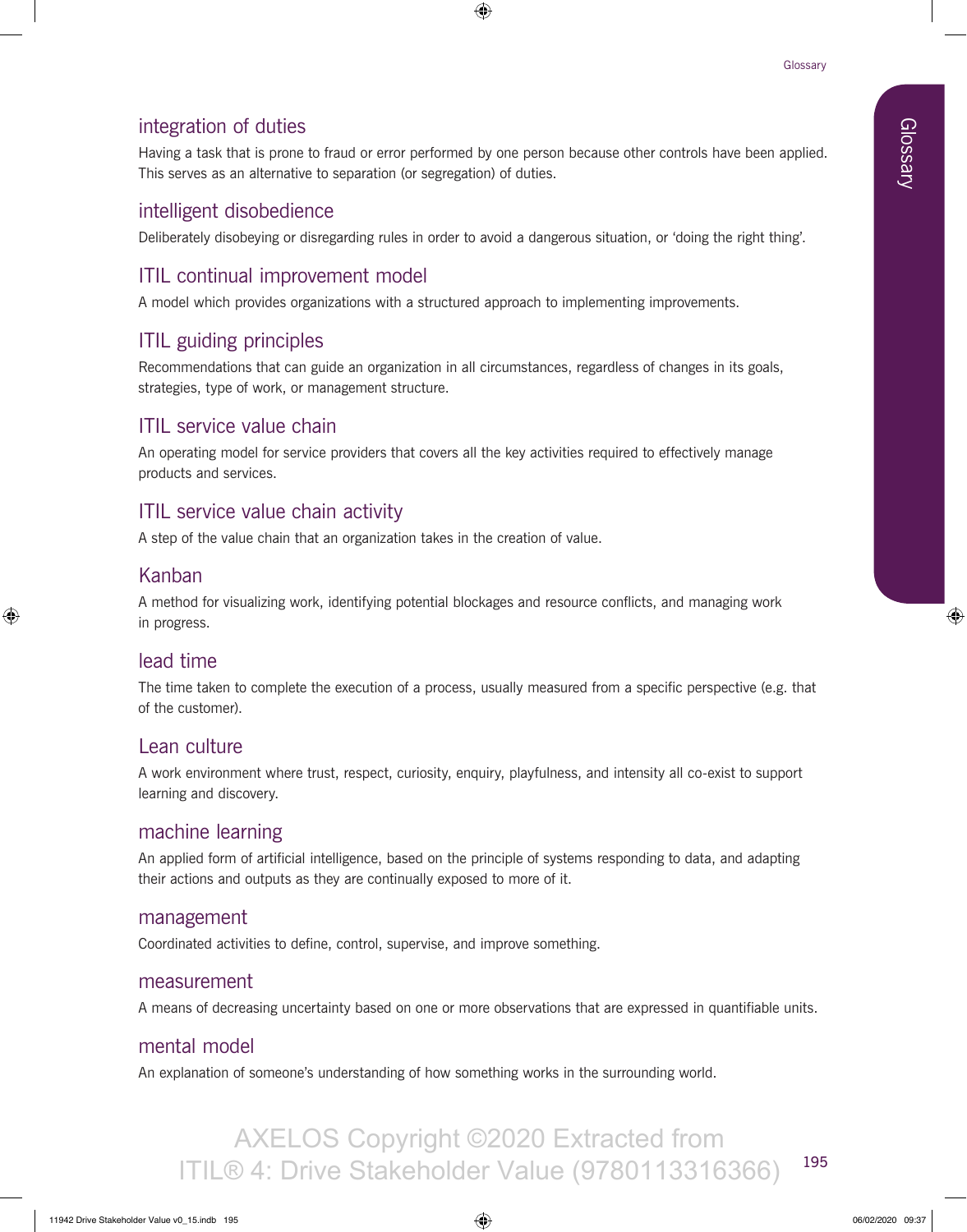#### metric

A measurement or calculation that is monitored or reported for management and improvement.

#### moment of truth

Any episode in which the customer or user comes into contact with an aspect of the organization and gets an impression of the quality of its service. It is the basis for setting and fulfilling client expectations and ultimately achieving client satisfaction.

#### multi-sourcing

The use of multiple service providers offering similar (if not the same) services, balancing the risks of relying on a single provider with the overhead of managing work across multiple providers.

#### net promoter score (NPS)

A metric used to measure customer loyalty; often used as a proxy to measure customer satisfaction.

#### operating model

A conceptual and/or visual representation of how an organization co-creates value with its customers and other stakeholders, as well as how the organization runs itself.

#### operation

The routine running and management of an activity, product, service, or other configuration item.

#### organization

A person or a group of people that has its own functions with responsibilities, authorities, and relationships to achieve its objectives.

#### out-of-the-box services

Services immediately available for use after a service agreement is reached, with little or no need for onboarding and setup.

#### pattern of business activity (PBA)

A workload profile of one or more business activities. PBAs are used to help the service provider understand and support different levels of service consumer activity.

#### persona

A fictional yet realistic description of a typical or target customer or user of a service or product.

#### plan

The value chain activity that ensures a shared understanding of the vision, current status, and improvement direction for all four dimensions and all products and services across an organization.

#### RACI

A model used to help define roles and responsibilities. RACI stands for responsible, accountable, consulted, and informed.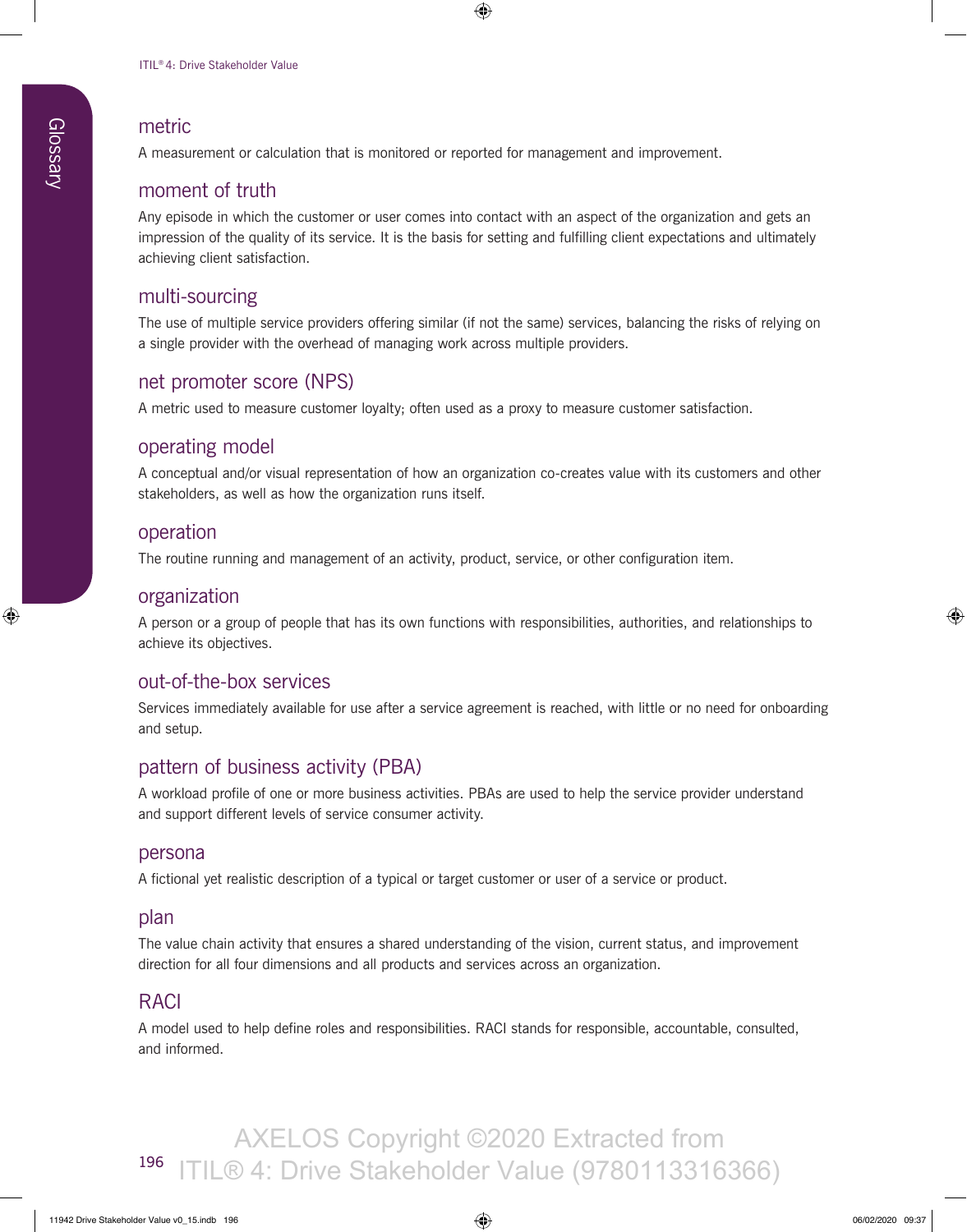## reframing

*See* double-loop learning.

## report

A detailed communication of information or knowledge about a topic or event.

## risk

A possible event that could cause harm or loss or make it more difficult to achieve objectives. Can also be defined as uncertainty of outcome and can be used in the context of measuring the probability of positive outcomes as well as negative outcomes.

#### role

A role is a set of responsibilities, activities, and authorizations granted to a person or team in a specific context.

## service empathy

The ability to recognize, understand, predict, and project the interests, needs, intentions, and experiences of another party, in order to establish, maintain, and improve the service relationship.

## service integration and management

The coordination and orchestration of work across all suppliers involved in the development and delivery of products and services.

#### service interaction

A reciprocal action between a service provider and a service consumer that co-creates value.

## service level

One or more metrics that define expected or achieved service quality.

## service level agreement (SLA)

A documented agreement between a service provider and a customer that identifies both the services required and the expected level of service.

#### service management

A set of specialized organizational capabilities for enabling value for customers in the form of services.

#### service mindset

An important component of the organizational culture that defines an organization's behaviour in service relationships. A service mindset includes the shared values and guiding principles adopted and followed by an organization.

## service quality

The totality of a service's characteristics that are relevant to its ability to satisfy stated and implied needs.

## service request

A request from a user or a user's authorized representative that initiates a service action which has been agreed as a normal part of service delivery.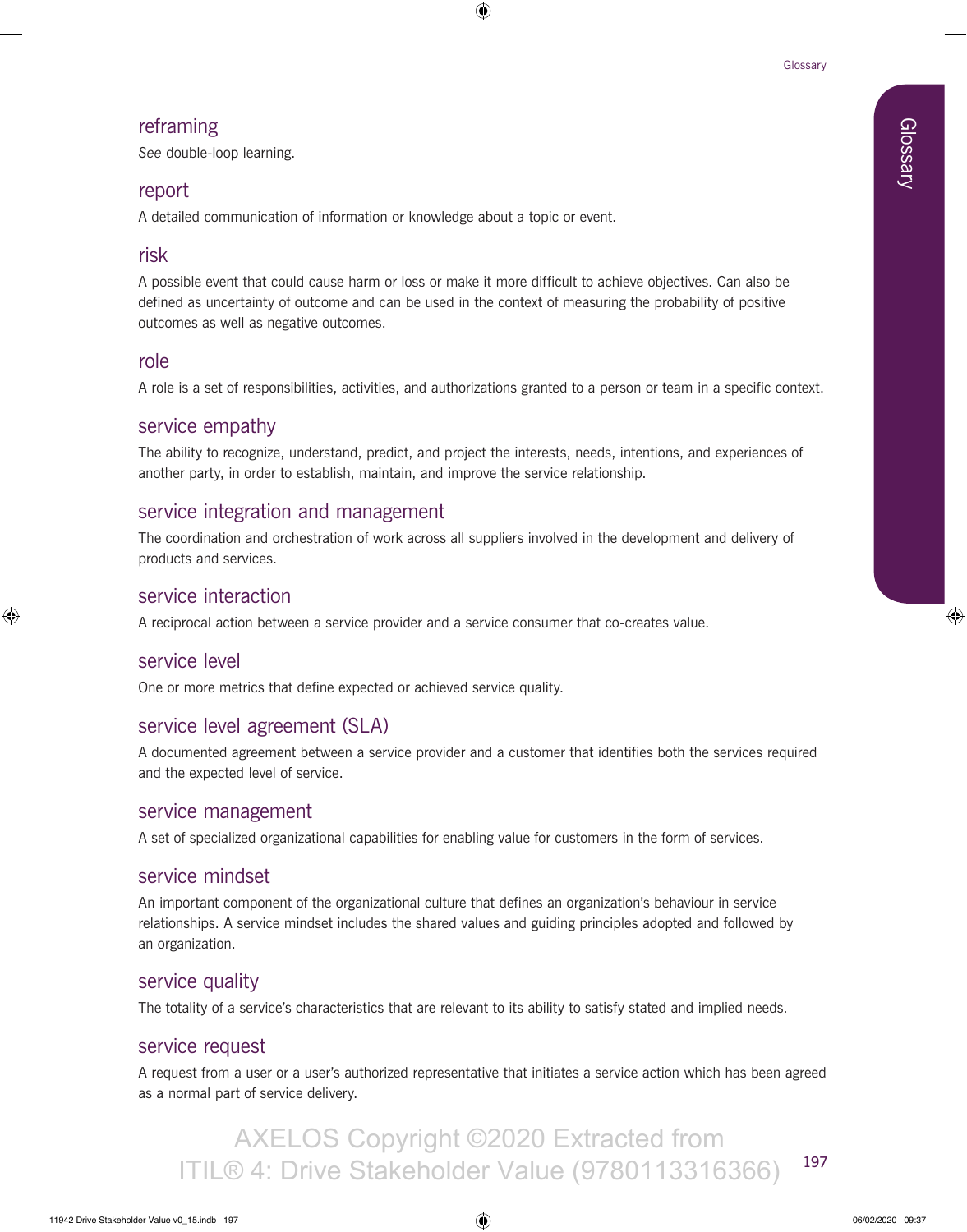## service value system (SVS)

A model representing how all the components and activities of an organization work together to facilitate value creation.

#### service-dominant logic

A mental model of an (economic) exchange in which organizations co-create value by applying their competencies and other resources for the benefit of each other.

#### single-loop learning

The type of learning that takes place when fixing problems within the present organizational structure so that the system will function better without altering its structure.

#### site reliability engineering (SRE)

A discipline that incorporates aspects of software engineering and applies them to infrastructure and operations problems with the goal of creating ultra-scalable and highly reliable software systems.

#### stakeholder

A person or organization that has an interest or involvement in an organization, product, service, practice, or other entity.

#### strategy

A broad approach or course of action defined by an organization for achieving its objectives.

#### swarming

A method of managing work in which a variety of specialist resources or stakeholders work on an item until it becomes apparent who is best placed to continue with the work, at which point the others are freed up to move on to other work items.

#### technical debt

The total rework backlog accumulated by choosing workarounds instead of system solutions that would take longer.

#### touchpoint

Any event where a service consumer or potential service consumer has an encounter with the service provider and/or its products and resources.

#### user experience (UX)

The sum of the functional and emotional interactions with a service and service provider as perceived by a user.

#### user story

A technique in Agile software development that uses natural language to describe desired outcomes and benefits from the point of view of a specific persona (typically the end-user), usually in the form of 'who, what, and why'.